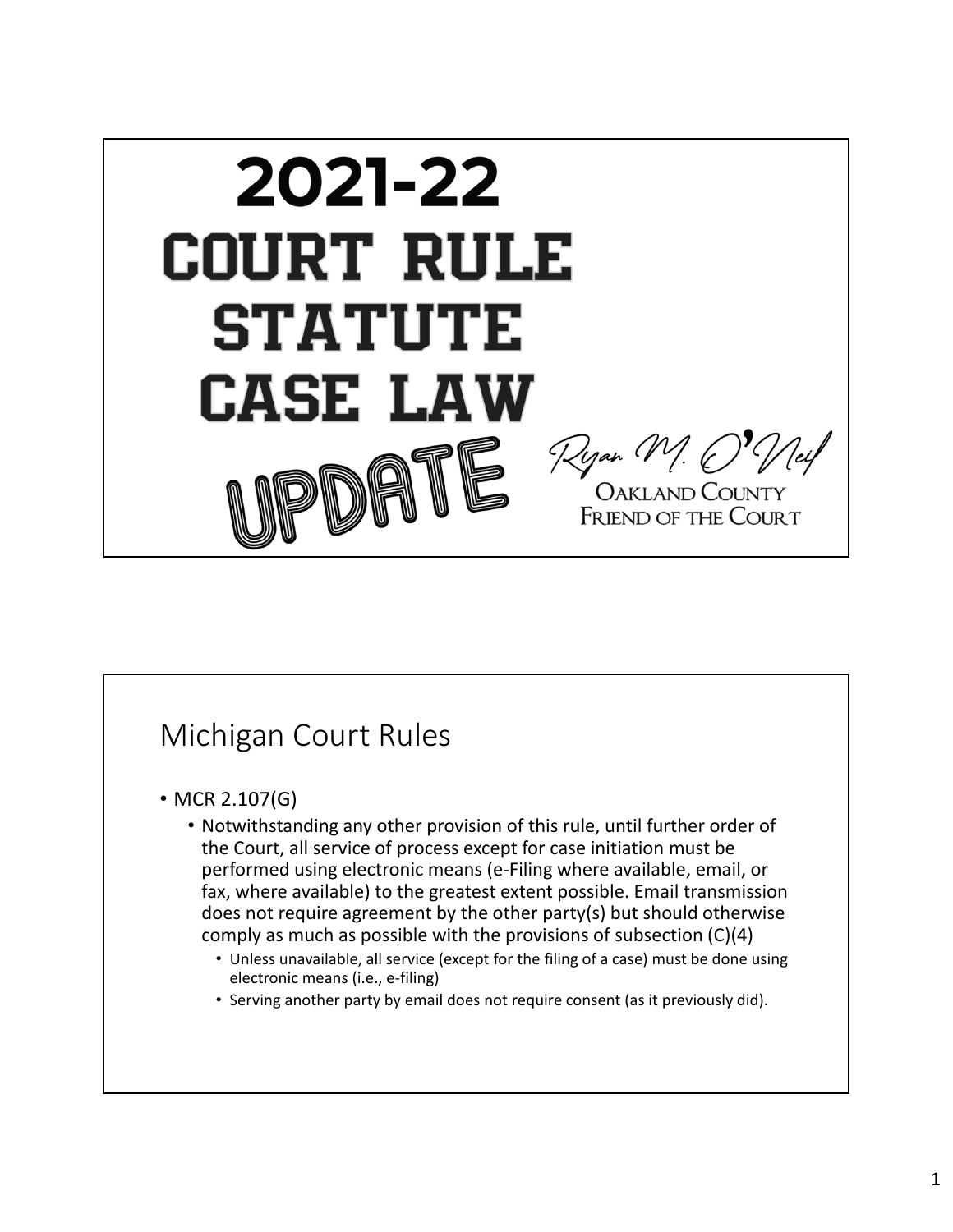#### Michigan Court Rules

- MCR 2.407
	- (G) Notwithstanding any other provision in this rule, until further order of the Court, AO No. 2012‐7 is suspended and trial are required to use remote participation technology (Videoconferencing under this rule or telephone conferencing under MCR 2.406) to the great extent possible

#### Michigan Court Rules To:<br>To:<br>Subject:<br>Date: ourt-moving forward<br>y, January 20, 2022 10:13:03 AM I have sat on the District Court bench since 1999. I have been Chief Judge since There are or the branch countries and process that the branch of the branch of the state of the norm for DC criminal proceedings. I have found it to be workable and actually the norm for DC criminal proceedings. I have fou helpful in most civil case hearings, especially where both parties are represented. My main objection to Zoom is in DC criminal case hearings. In the past two years I have had to ask and/or tell defendants to:<br>-stop smoking Some want discretion as to when hearings -stop driving will be conducted remotely. -stop eating -ou-<br>-put a shirt on<br>-sit up in bed if they could not be bothered by actually getting out of the bed In addition, I have had a defendant stay on his treadmill during the entire conversation In advisible and with his attorney regarding an adjourned date for a PCC. Another woman sat<br>In a with his attorney regarding an adjourned date for a PCC. Another woman sat<br>for a hair braiding session through an entire benc Courts should not be left to their own discretion to implement remote hearing rules. Most legal aid offices, and private attorneys work in more than one courthouse/county. Consistency between courtrooms in different counties is a Others do not want judges to have discretion foundation of justice. If each Judge is allowed to make decisions regarding how or when remote hearings are allowed, litigants (and attorneys) will be confused and over when hearings will be held remotely.frustrated. Many low-income litigants rely on information from word of mouth from others in their communities. Allowing wide variations in rules and policy will make educational materials and outreach to communities extremely intricate and burdensome. These variances will affect low-income residents of Michigan more than those who can afford attorneys who will advise them through these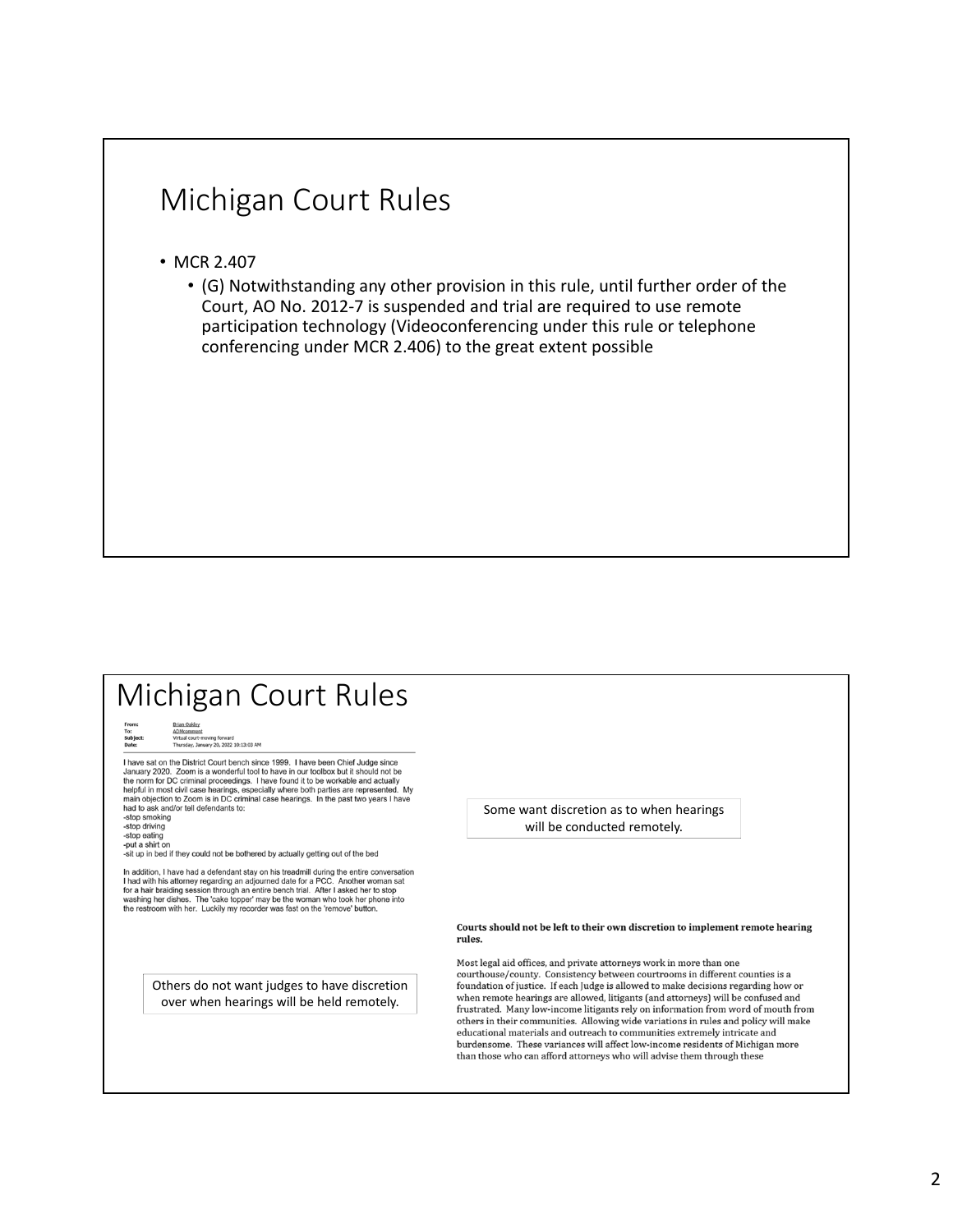# Michigan Court Rules

#### LEGAL SERVICES ASSOCIATION OF MICHIGAN

Pamela Hoekwater October 29, 2021 Co-Chair 25 Division Ave S Ste 300 Clerk, Michigan Supreme Court Grand Rapids MI 49503 ADMcomment@courts.mi.go Ann Routt Co-Chair 15 S. Washington St Ypsilanti, MI 48197 .<br>enneth Penokie

Re: ADM File No. 2020-08 Dear Clerk,

Penokie<br>
We are writing to comment on this proposed order on behalf of the Legal Services Association<br>
of Michigan (LSAM). LSAM is non-profit organization created in 1982 and is composed of<br>
the twelve largest civil legal Secretary/Treasurer including countless hours litigating cases in court, these proposed court rules greatly impact our work and the lives of our clients, and we are grateful for the opportunity to share some comments with you.

I. Remote Participation in Court Proceedings: MCR 2.305 and MCR 2.407

In our experience, remote hearings are a critical option for many people to engage with the courts, and are sufficient for many hearing types. The guardrails included in the rule are proper and necessary, and aim promote

Remote hearings have also had a dramatic impact on the ability for legal services attorneys to provid assistance to low income people, and have increased the number of clients our programs have been able to assustance to own income people, and nave increased une futuroer or elements of programs have been able severe in the last eighteen months because of time savings from traveling to court and waiting for cases to be called.

|                                | MICHIGAN CREDITORS BAR ASSOCIATION                                                                     |
|--------------------------------|--------------------------------------------------------------------------------------------------------|
|                                | September 2, 2021                                                                                      |
| <b>DIRECTORS</b><br>offiaw.com | Michigan Supreme Court<br>Chief Justice Bridget Mary McCormack<br>925 W Ottawa St<br>Lansing, MI 48915 |

President<br>Lori J. Frank<br><u>lori@markof</u><br>Vice Presiden<br>Jason Sims<br>jason@buckle<br>Secretary/Tre<br>Curtis A. Robe<br>crobertson@w Cutus A. Roomson<br>Crobertson@weberole<br>Stuart Best<br>Shest@weltman.com<br>Greg Dye obert Goodman<br><u>toodman@goodr</u> oe Jammal<br>oej@stengerlaw.com Kathleen Klaus<br>kklaus@maddinhauser.com

#### Elizabeth Smith<br>csmith@assetacceptance.com ernmental Affairs Cha<br>hael H.R. Buckles<br>Chuobh

SOCIATION MANAGER<br>nica Palinski<br>i South Cedar St., Suite C<br>sing, MI 48912<br>'-319-0342

Supreme Court Clerk<br>P.O. Box 30052<br>Lansing, Michigan 48909

Re: ADM File No. 2020-08<br>Remote Court Hearings

Dear Chief Justice McCormack and Justices of the Michigan Supreme

The Michigan Creditors Bar Association was founded in 1994 with the mission to<br>practice of Collection Law. MCBA strongly supports the implementation of rule<br>paragonic for the bearings in Michigan as set forth in ADM File

#### **BENEFITS TO MICHIGAN RESIDENTS:**

Increased court appearances by Michigan residents resulting in greater and<br>other Michigan residents are court manded remote court heatings in 2020, MCBA<br>lawyers have participated in hundreds of ZOOM henrings. These remote

The mean appearances, remote hearings are much more convenient and less<br>tilt personal appearances, remote hearings are much more convenient and less<br>the to show up at the countbouse. Moreover, appearing by Zoom is much les

#### Michigan Court Rules

#### • *There is a split amongst the Michigan Supreme Court Justices as to how the court should proceed in conducting future hearings.*

"[T]he improvements in transparency and access to justice are also staggering; remote access has greatly increased court visibility, allowed more people to get legal representation, and reduced the number of cases defaulted because litigants couldn't make it to court. People who would have missed a court date because they didn't have bus fare or couldn't afford to miss work have been spared the consequences of failing to appear (time in jail and accumulated debt)."

"Our choice is not between smartphones and barristers' wigs."

"Justices Viviano and Bernstein would disregard all this progress for the people most historically excluded from our justice system in the name of 'we should go back to the way we've always done it.'

- Chief Justice Bridget McCormack

"[W]e share a deeply held conviction that our state courts should return to in-person proceedings as much and as quickly as possible."

"Those procedures reflect centuries of tradition that have placed courtrooms and courthouses at the center of the judicial process. There is a reason that our taxpayers have provided each judge in Michigan with a separate courtroom. They represent more than just physical structures. Courthouses hold 'symbolic importance" in our society, and their presence "affirm[s] the presence of a community, of a society, by reflecting its values back to itself.'

- Justices David Viviano and Mark Bernstein

Michigan Supreme Court Order, July 26, 2021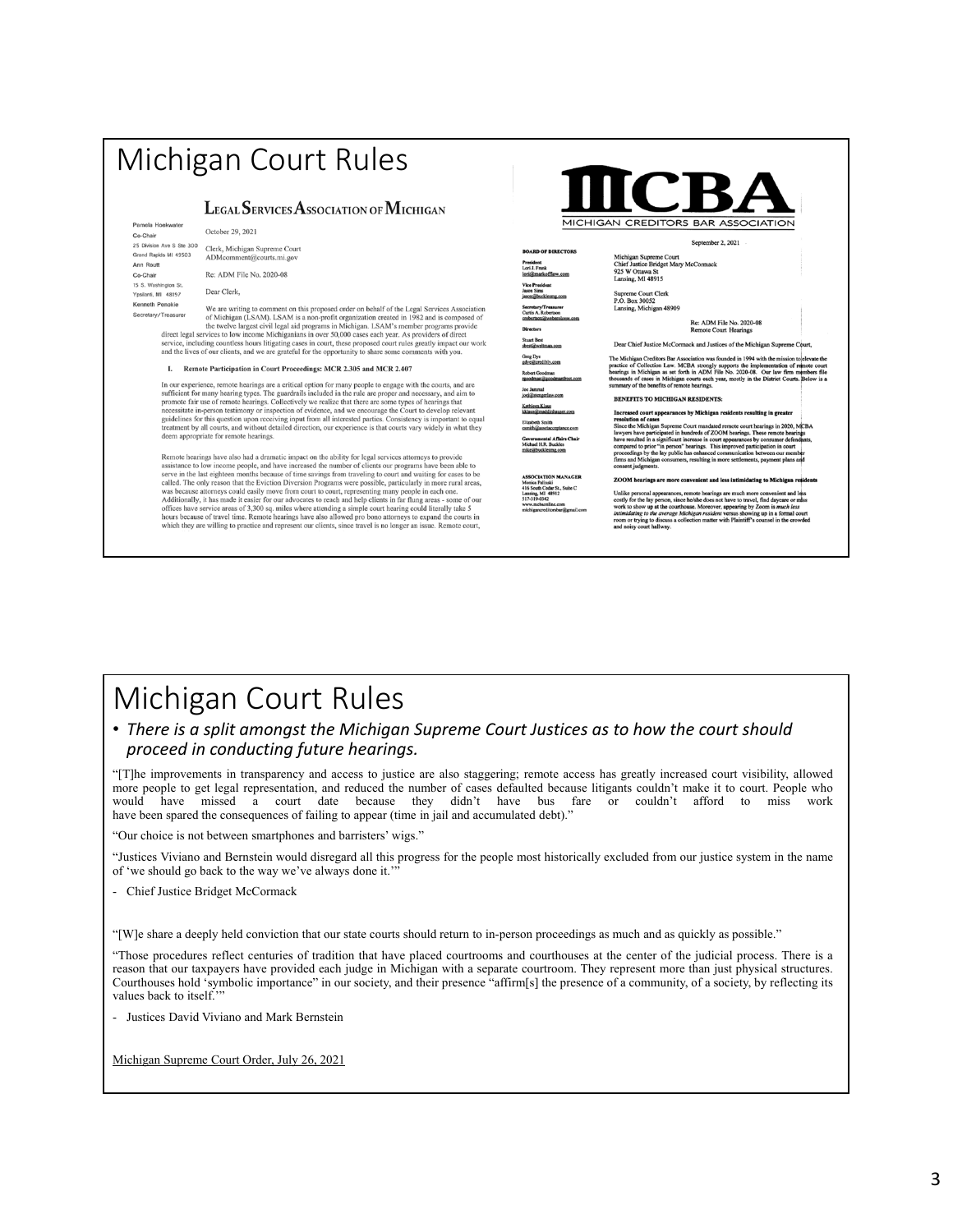

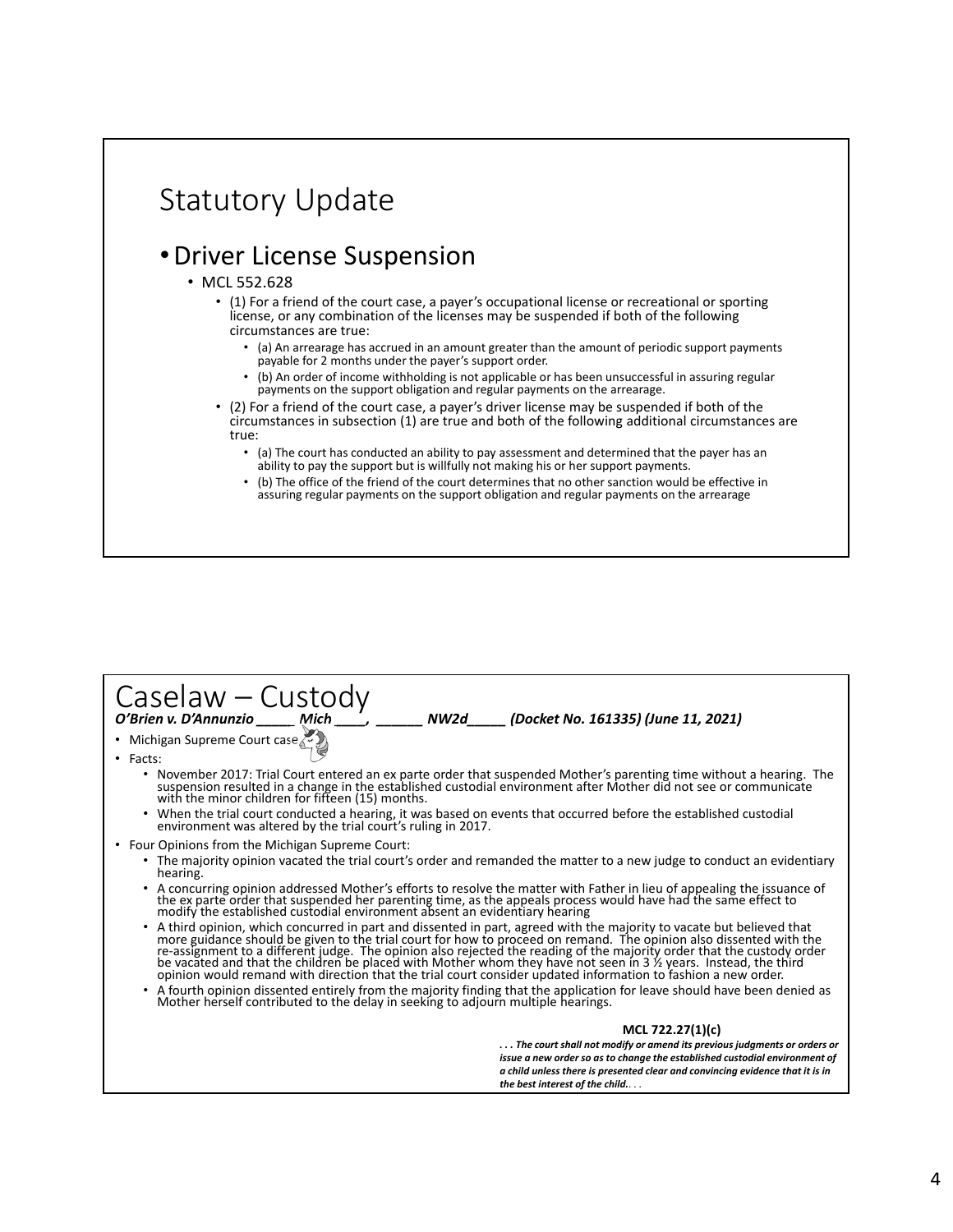# Caselaw - Custody<br>
Kostreva v. Kostreva \_\_\_ Mich App.

*Kostreva v. Kostreva\_\_\_\_\_ Mich App. \_\_\_\_, \_\_\_\_\_\_ NW2d\_\_\_\_\_ (Docket No. 352029,353316) (June 24, 2021)* 

- Facts:
	- Mother and Father shared joint legal custody of the minor child.
	- Father retained possession of the minor child's passport.
	- In 2019, Mother's mom died while visiting Mother in the United States.
	- Mother requested that Father consent to the minor child traveling with her to Poland.
	- Father did not consent and would not provide the passport.
	- Mother filed an emergency motion which was granted.
	- The trial court held an evidentiary hearing to determine which parent should be the custodian for the minor child's passport.
	- The trial court ordered that Father pay fees in excess of \$6,000 and that Mother be the custodian of the passport. Father appealed.
- Court of Appeals ruled that the change of custodian of the passport was not a change in custody as it had no impact on the established custodial environment.
- Court of Appeals also rejected Father's claim that the ex parte order denied him his due process rights as it lacked an affidavit and verification as required by MCR 3.207. The United States Supreme Court has previously ru
- The Court also rejected Father's claims that, because Mother did not object to the Referee's<br>recommendation that he retain custody of the passport, that the issue was precluded from being reviewed<br>by the trial court under

### Caselaw ‐ Custody

#### *Oliveri v. Veliz***, unpublished per curiam opinion of the Court of Appeals, issued June 24, 2021 (Docket No. 354814, 354817)**

- 
- Facts: Mother and Father divorced in Florida while attending law school. The parties had one (1) child and even though the trial court observed that the parties had a poor relationship in which Mother accused Father of being physically and verbally abusive, the Florida court awarded the parties shared responsibility in making decisions for the minor
	- The judgment also provided the parties with two (2) different parenting plans depending on the physical distance between the parties.
	- Mother relocated to Michigan to live and Father supposedly bought a residence in Michigan as well. Based on this, the Florida court entered an order to enforce the parenting time order and for the parties to exchange addre
	- In 2019, the Florida court declined to continue exercising jurisdiction as it found that Mother and the minor child resided in Michigan and the parties ultimately consented to registering the judgment in Michigan.
	- The parties then brought motions in 2020 with Father alleging he was entitled to makeup parenting time and Mother alleging she was entitled to makeup parenting time and a request for sole legal custody.
	-
	-
- The trial court denied Mother's request for make-up parenting time and sole legal custody.<br>• The Court of Appeals rejected Mother's argument that she was entitled to a court hearing.<br>• Mother attached a voluminous amount
	- Further, the Court rejected Mother's assertion that the parties' history of poor communication was proper cause to modify legal custody. The Court noted that while the parties were indeed bad at communicating, they acknowledged as such and were making efforts to improve (i.e. using Our Family Wizard).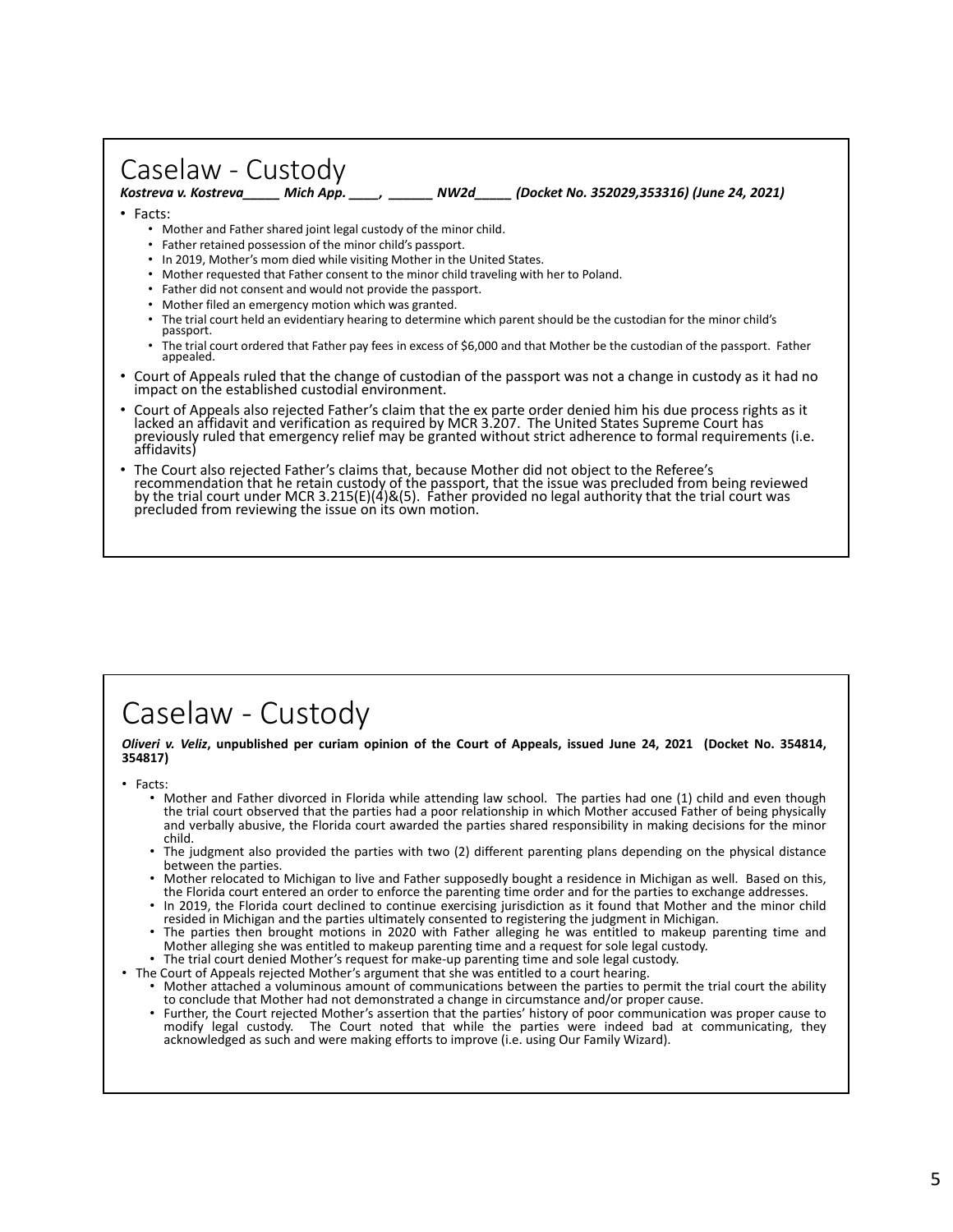# Caselaw – Custody

#### *Echols v. Kabza***, unpublished per curiam opinion of the Court of Appeals, issued November 9, 2021 (Docket No. 355876)**

- Pursuant to the terms of the Judgment of Divorce, entered in 2013, Mother and Father were awarded joint legal custody of their minor child with equal parenting time. The parties struggled to co‐parent which prompted the trial court to appoint an L‐GAL. Father tried to have the L‐GAL removed on multiple occasions. The trial court held an evidentiary hearing which lasted twenty‐two (22) days spanning over the course of a year. The trial court awarded Mother sole legal custody, ordered that the parties continue to equally share parenting time, and discharged the L‐GAL.
- The Court of Appeals rejected Father's argument that the trial court erred in considering evidence relating to events that transpired prior to the most recent custody order. *Vodvarka* does not preclude a trial court from considering such evidence. The Court affirmed the trial court's finding that Factor (b), the capacity and disposition of the parties to give the child love, affection and guidance and to continue the education of the minor child, favored Mother.

### Caselaw – Custody

#### *Brady v. Heck***, unpublished per curiam opinion of the Court of Appeals, issued June 10, 2021 (Docket No. 355417)**

- Mother and Father had a child out of wedlock. A custody action was filed in 2020 in which a temporary order was entered that gave the parties joint legal custody and provided Father with supervised parenting time.
- This order was later amended to provide Father with unsupervised parenting time.
- Following trial, the trial court found that the minor child only had an established custodial environment with Mother and none of the best interest factors favored Father, yet ultimately the court awarded the parties joint legal and physical custody.
- The Court of Appeals vacated the custody order and remanded to the trial court. The trial court's findings did not conclude that Father had demonstrated by clear and convincing evidence that joint physical custody was in the child's best interests.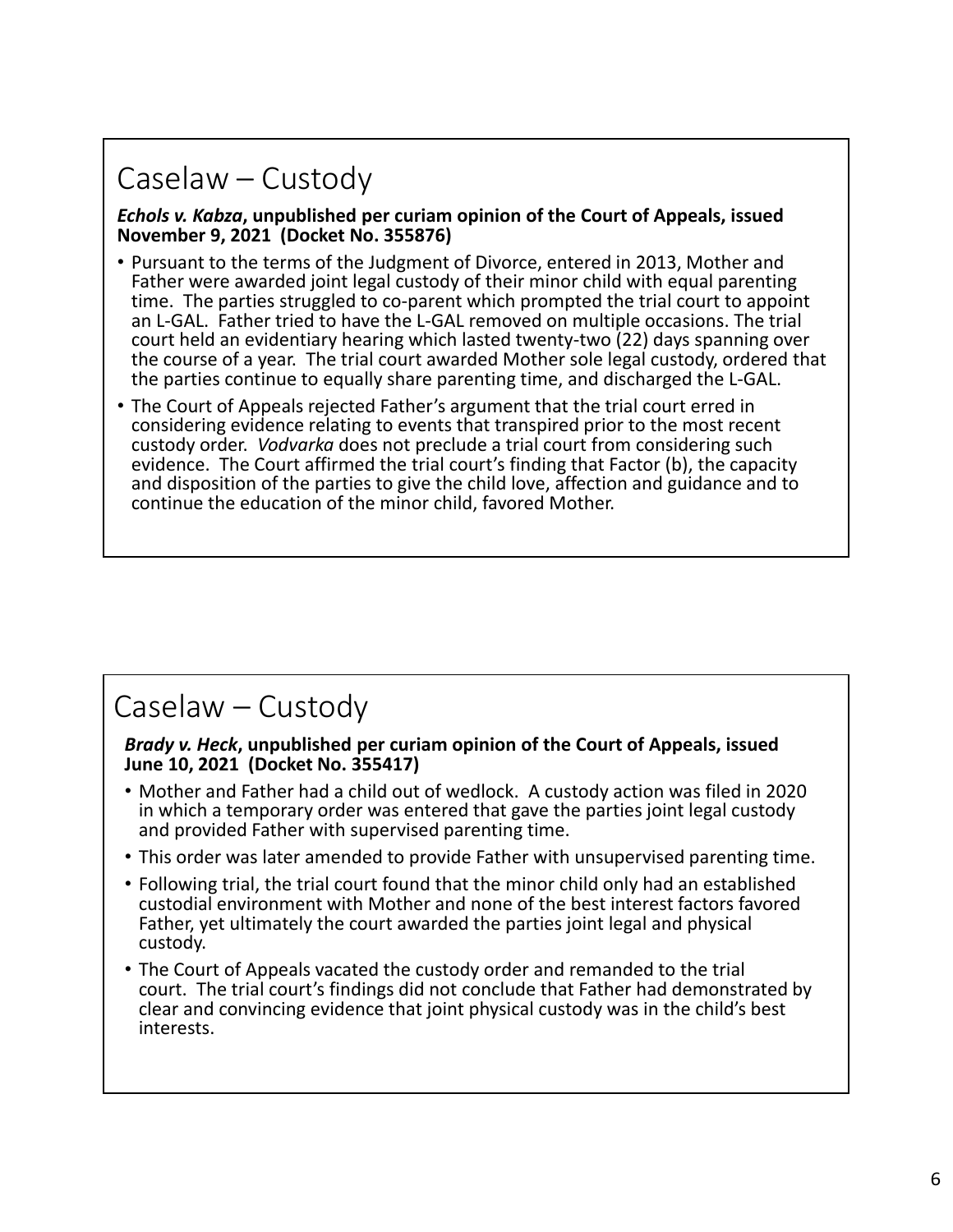### Caselaw – Custody

#### *Masters v. Masters***, unpublished per curiam opinion of the Court of Appeals, issued June 24, 2021 (Docket No. 355290)**

- Facts:
	- Mother was granted sole physical custody of the minor child while Father underwent therapy and treatment to address emotional issues. During this time, Mother was to supervise Father's parenting time.
	- A year later Father filed a motion to enforce his parenting time. Father alleged that Mother was not allowing him to exercise parenting time with the minor child outside of seven (7) occurrences. Father's time was changed to take place at Growth Works.
	- Mother went into hiding with the minor child and Father could not serve her with his motion.
	- Father then moved to change custody alleging that Mother's disappearance was a change in circumstance. The detective testified that the minor child and Mother were still in Canada. The trial court issued a bench warrant for Mother's arrest but denied the motion to change custody.
- The Court of Appeals vacated the trial court's order.
	- The Court rejected the trial court's assertion that a change in circumstance could not be determined without Mother present. The fact that Mother engaged in parental kidnapping was, in and of itself, a change in circumstance.
	- The trial court, on remand, was directed to consider Mother's disruption to the child's living and educational settings as well as frustrating a meaningful relationship between the minor child and Father.

#### Caselaw – Custody

#### *Tyrrell v. Tyrrell***, unpublished per curiam opinion of the Court of Appeals, issued October 14, 2021 (Docket No. 356862)**

- Facts:
	- Father and Mother had two (2) children during their marriage. During the pendency of the divorce case, Father was awarded supervised non‐overnight parenting time. The court also ordered that a parenting time assessment be completed by a counseling center but this assessment was never done.
	- Following trial, the parties were awarded joint legal custody with Father receiving supervised parenting time pending the completion of the assessment.
- The Court of Appeals affirmed the trial court's exclusion of Mother's homeschooling methods as not being relevant under MRE 401.
- "The trial court had discretion to exclude evidence that would involve a needless waste of time, and it exercised that discretion because because the nature of defendant's methods would not help the trial court assess the children's school records without a more objective assessment of their performance compared to that of other similarly situated children.
- The children were also enrolled in a public school with good grades compared to their classmates who were not homeschooled ‐ so the homeschooling methods of Mother were not relevant.

"Relevant evidence" means evidence having any tendency to make the existence of any fact that is of consequence to the determination of the action more probable or less probable than it would be without the evidence.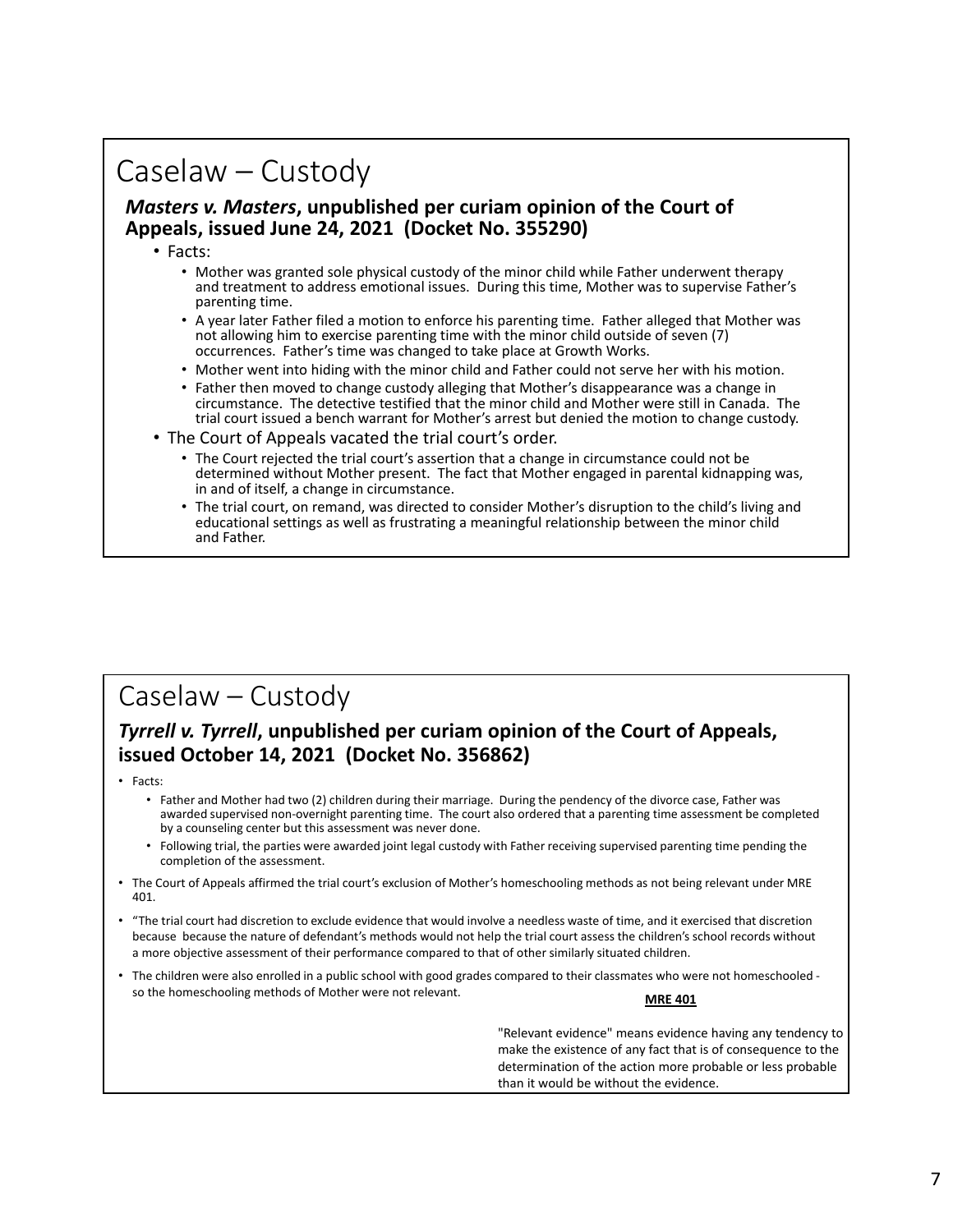### Caselaw – Custody

*Pueblo v. Haas***, unpublished per curiam opinion of the Court of Appeals, issued December 28, 2021 (Docket No. 357577)**

• Facts:

- Plaintiff and Defendant were in a same‐sex relationship and were never married.
- Defendant underwent in-vitro fertilization and gave birth to the child did not use Plaintiff's eggs.
- Plaintiff did not adopt the minor child but both parties held themselves out as the parents of the child.
- The parties continued to co-parent the minor child even after their relationship terminated.
- Plaintiff filed a complaint under the Child Custody Act of 1970 which was dismissed with prejudice by the trial court. Plaintiff appealed and argued that she had standing as the child's equitable parent.
- The Court of Appeals rejected Plaintiff's claim that she was a natural parent as the parties were not married pursuant to *Lake v. Putnam*, 316 Mich App 247 (2016).
- Plaintiff countered that she has standing under the "elastic definition" of natural parent pursuant to Lefever v Matthews. Mich App : NW2d (2021) (Docket No. 353106). Mich App \_\_\_; \_\_\_ NW2d \_\_\_ (2021) (Docket No. 353106).
- The Court distinguished this case from *LeFever* as in that case, Plaintiff's eggs were used and Defendant gave birth thereby giving a physical connection to the children as a result of the genetic relationship. The Court also declined to extend the equitable parent doctrine to parties who were not married irrespective of the fact that marriage was not a legal option for the parties at the time the child was

| Caselaw - Custody                                                                          |                                                                                                       |                                                                                                                                                                                                                                                                                                                                                      |
|--------------------------------------------------------------------------------------------|-------------------------------------------------------------------------------------------------------|------------------------------------------------------------------------------------------------------------------------------------------------------------------------------------------------------------------------------------------------------------------------------------------------------------------------------------------------------|
| Bofysil v. Bofysil, ______ Mich App ______, _______ NW2d _______, 2020 (Docket No. 351004) |                                                                                                       |                                                                                                                                                                                                                                                                                                                                                      |
| • Update on application to Supreme Court.                                                  |                                                                                                       |                                                                                                                                                                                                                                                                                                                                                      |
| • Court of Appeals overturned the trial court in a published opinion in 2020.              |                                                                                                       |                                                                                                                                                                                                                                                                                                                                                      |
| $\cdot$ Facts:                                                                             |                                                                                                       |                                                                                                                                                                                                                                                                                                                                                      |
|                                                                                            | the child to the park, gave the child baths, and put the child to bed.                                | • Parties married and had a child. Defendant stayed at home while Plaintiff worked but was home for lunch, took                                                                                                                                                                                                                                      |
| stability, and permanence.                                                                 |                                                                                                       | • After parties separated, Defendant moved the child to her parents more than 100 miles away, and kept the child<br>away from Plaintiff until the FOC set up a schedule. Despite the fact that the parties agreed they had a shared<br>custodial environment for the 2 years prior to separation, and both parents provided the child with security, |
|                                                                                            | • Court of Appeals reversed and remanded to the trial court to reconsider physical and legal custody. | • Trial Court found that an established custodial environment existed only with Defendant because she was the<br>stay at home parent. The trial court also found that Plaintiff having a new girlfriend (who was also married)<br>before the divorce case was finalized reflected poorly on her morality as part of the best interest analysis.      |
| Michigan Supreme Court denied the application for leave to appeal.                         |                                                                                                       |                                                                                                                                                                                                                                                                                                                                                      |
| ٠                                                                                          | applying the facts as if the COA was the trial court, and misapplying the law.                        | But in a dissenting opinion, Justice Viviano took the Court of Appeals to task for disregarding the standard of review,                                                                                                                                                                                                                              |
|                                                                                            |                                                                                                       |                                                                                                                                                                                                                                                                                                                                                      |
|                                                                                            |                                                                                                       |                                                                                                                                                                                                                                                                                                                                                      |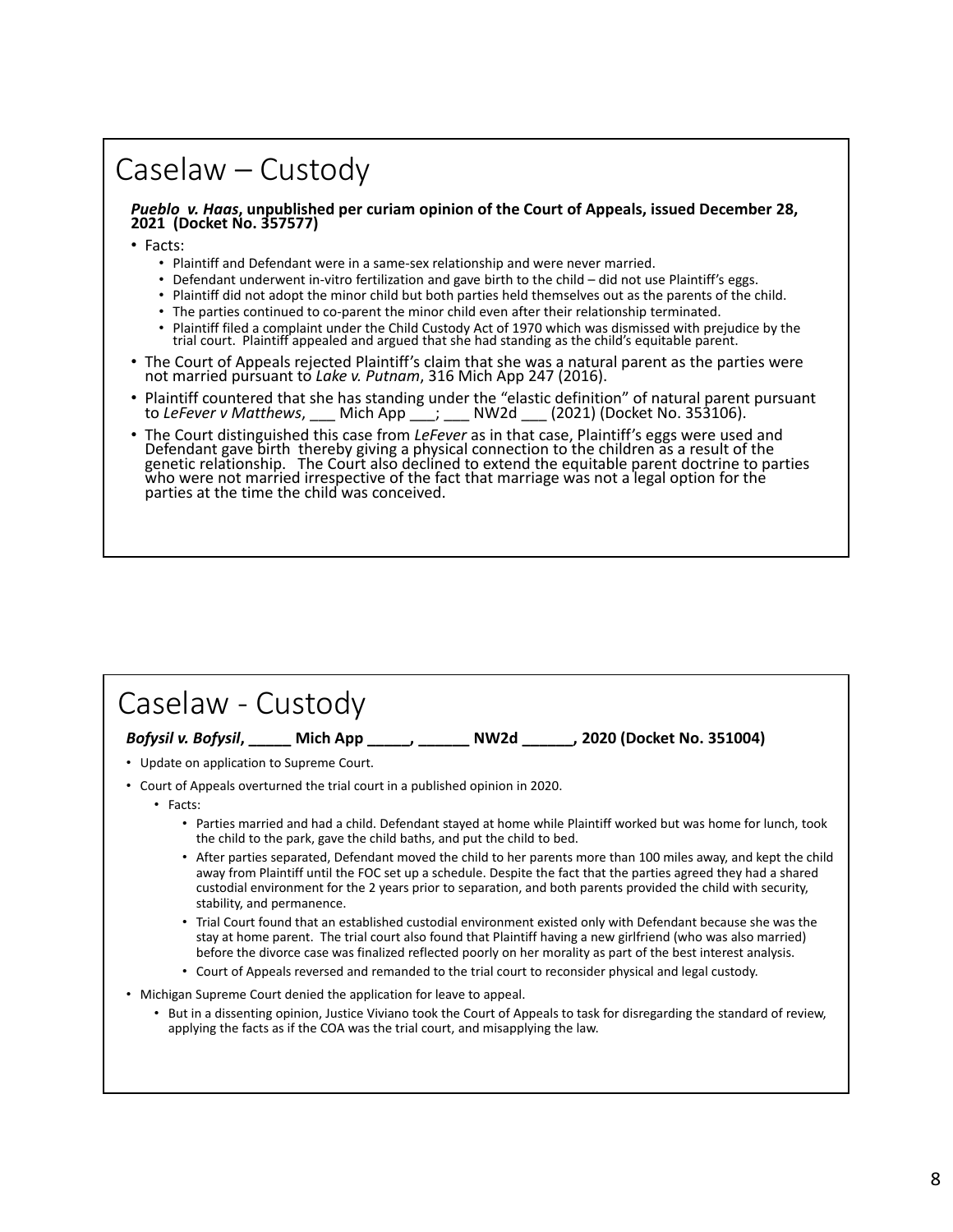# Caselaw – Parenting Time

*Kuebler v. Kuebler***, unpublished per curiam opinion of the Court of Appeals, issued November 18, 2021 (Docket No. 354327, 355934, 356641, 356709)**

- Pursuant to the terms of the Judgment of Divorce, Father was awarded sole legal and physical custody while Mother was awarded supervised parenting time as a result of Mother's "serious personality disorder." Mother was als
- Mother filed a motion to modify parenting time in 2017. That motion was denied without a hearing by the trial court<br>and following two (2) remands from the Court of Appeals, an evidentiary hearing was eventually held. The t
- The Court of Appeals affirmed the trial court's rejection of Mother's motion to modify custody (which Mother had<br>titled as a request to move parenting time). Mother's motion alleged that she was simply seeking to modify th

# Caselaw – Parenting Time

# *Gittler v. Steenhoven***, unpublished per curiam opinion of the Court of Appeals, issued September 23, 2021 (Docket No. 356034)**

- Facts:
	- Following the entry of a judgment of divorce, the trial court ordered Mother's parenting time take place exclusively at her parents' home, that her parents be present at all times, and that an alarm be placed on the mino
	- These safety measures were put into place as a result of a CPS investigation following Mother's homicidal ideations against the minor child.
	- Mother filed a post-judgment motion to lift safety restrictions and to change custody for the minor child to attend<br>kindergarten.
- The Court of Appeals reversed the trial court's lifting of the restrictions finding that it was against the great weight of the evidence to lift safety restrictions where Mother had previously had ideations of slitting the minor child's throat and had, in the past, voluntarily gone off of her medications.
- The Court affirmed the school choice and modification of physical custody. The Court found that the trial court did apply the clear and convincing evidence standard. The Court found that Mother did take care of the child (getting him ready in the morning, etc.) and that the shortcomings cited by Father (i.e.<br>not transporting the minor child) were a result of the safety plan. The Court also affirmed the trial court's findings that Mother's mental health issues did not prevent her from parenting the minor child.
- A dissenting opinion would have affirmed the trial court's removal of the safety restrictions finding that they were no longer necessary.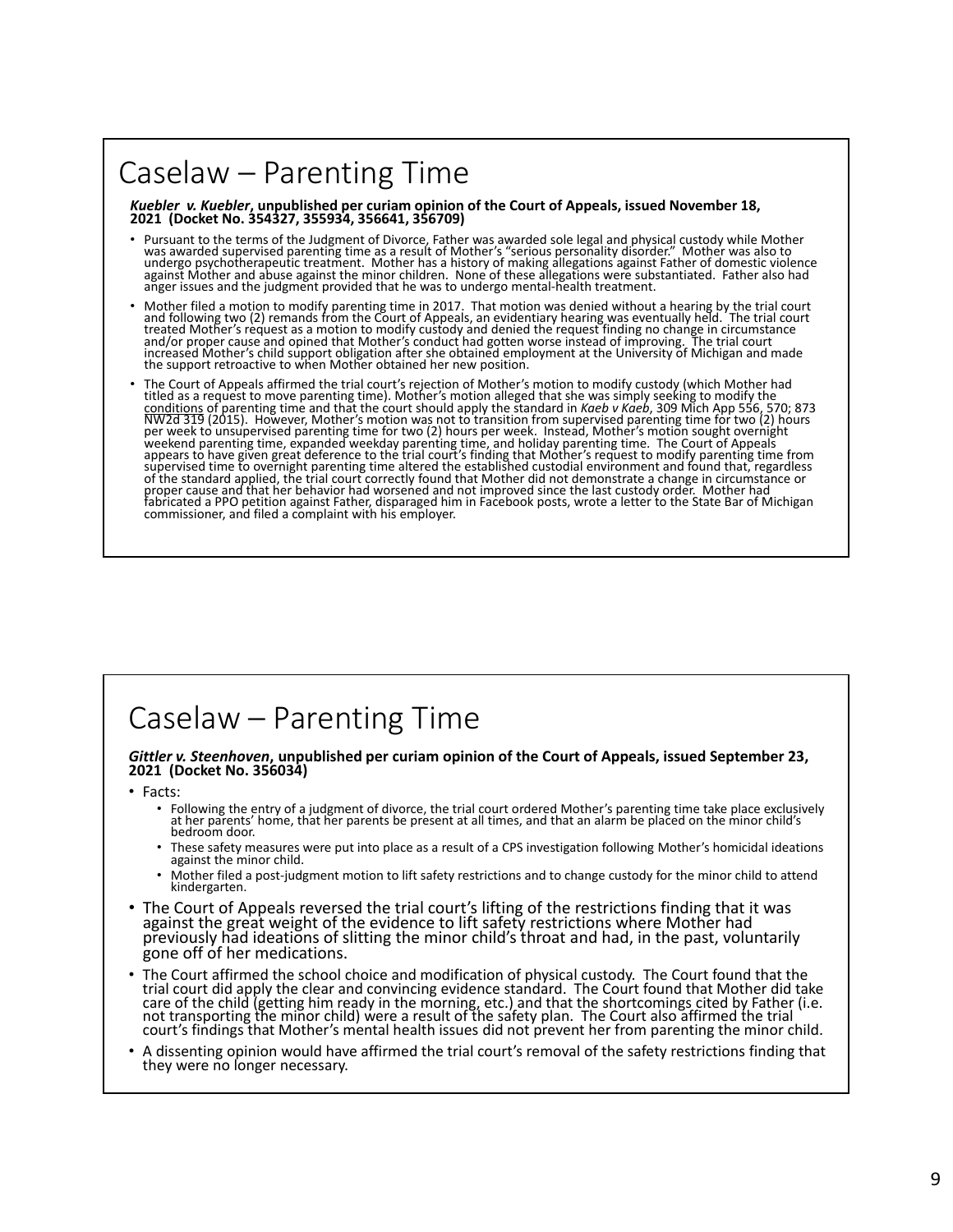|                                                               | $Caselaw-UCCIEA$                                                                                                 |                                                                                                                                                                                                                       |                                                                                                                                                                                                                                                                                                                                                                                                             |
|---------------------------------------------------------------|------------------------------------------------------------------------------------------------------------------|-----------------------------------------------------------------------------------------------------------------------------------------------------------------------------------------------------------------------|-------------------------------------------------------------------------------------------------------------------------------------------------------------------------------------------------------------------------------------------------------------------------------------------------------------------------------------------------------------------------------------------------------------|
|                                                               |                                                                                                                  | Veneskey v. Sulier, Mich App Mich November 2021 (Docket No. 355471)                                                                                                                                                   |                                                                                                                                                                                                                                                                                                                                                                                                             |
| $\cdot$ Facts:<br>Mother died.<br>٠<br>$\bullet$<br>$\bullet$ | Michigan. The minor child's Father was not consulted.<br>Michigan with Father being identified as the defendant. | • Minor child was living in North Carolina with her Mother, Stepfather and half-sibling in a home owned by Grandparents.<br>child. The trial court granted Father's motion and dismissed the Michigan custody action. | Grandparents obtained a power-of-attorney from the stepfather and removed the minor child from North Carolina to<br>The probate court in Michigan granted a limited guardianship to Grandparents. Grandparents then sought custody in<br>Father sought summary disposition as he filed a custody action in North Carolina which was the last residence of the minor                                         |
|                                                               |                                                                                                                  | action being filed in Michigan, and thus, North Carolina was not the minor child's home state.                                                                                                                        | Grandparents contended that there was a gap of time between the minor child having a parent in North Carolina and a custody                                                                                                                                                                                                                                                                                 |
|                                                               |                                                                                                                  | minor child was removed from North Carolina which is the child's home state pursuant to MCL 722.1102(1)(a).                                                                                                           | • The Court of Appeals disagreed and ruled that "[A]n individual who removes a minor child from the home state should not obtain a<br>benefit between the removal date and date of filing of a custody petition in Michigan by claiming that this period destroyed the<br>prior occupancy period and relationship to the home state." In this case, the guardianship petition was filed only days after the |
|                                                               | specifically, that the minor child spent more time in North Carolina.                                            |                                                                                                                                                                                                                       | Additionally, the Court found that Michigan should decline jurisdiction as it was not a convenient forum pursuant to MCL 722.1207,                                                                                                                                                                                                                                                                          |

#### Caselaw – Change of Domicile

*Vannatter v. Vannatter***, unpublished per curiam opinion of the Court of Appeals, issued July 1, 2021 (Docket No. 355388)**

- Mother and Father had two (2) minor children. They shared joint legal custody of the children with an equal parenting time schedule. Father sought to modify the parenting time schedule and change domicile to Arkansas. Th found The *D'Onofrio* factors supported the move and was in the minor child's best interests.
- The Court of Appeals affirmed the trial court's finding that the move had the capacity to improve the lives of Father and the minor children.
	- Even though Father would initially make less, his new position was as a supervisor in and eligible for pay raises and more vacation time.
	- Father's wife would see her income double.
	- Father also testified that the family would be able to buy a home in Arkansas, which is not something they believed they could do if they remained in Michigan.
- The Court also affirmed the trial court's finding that awarding Mother every Christmas break, Spring break, and the entirety of the summer would enable her to continue to foster a meaningful relationship with the minor children.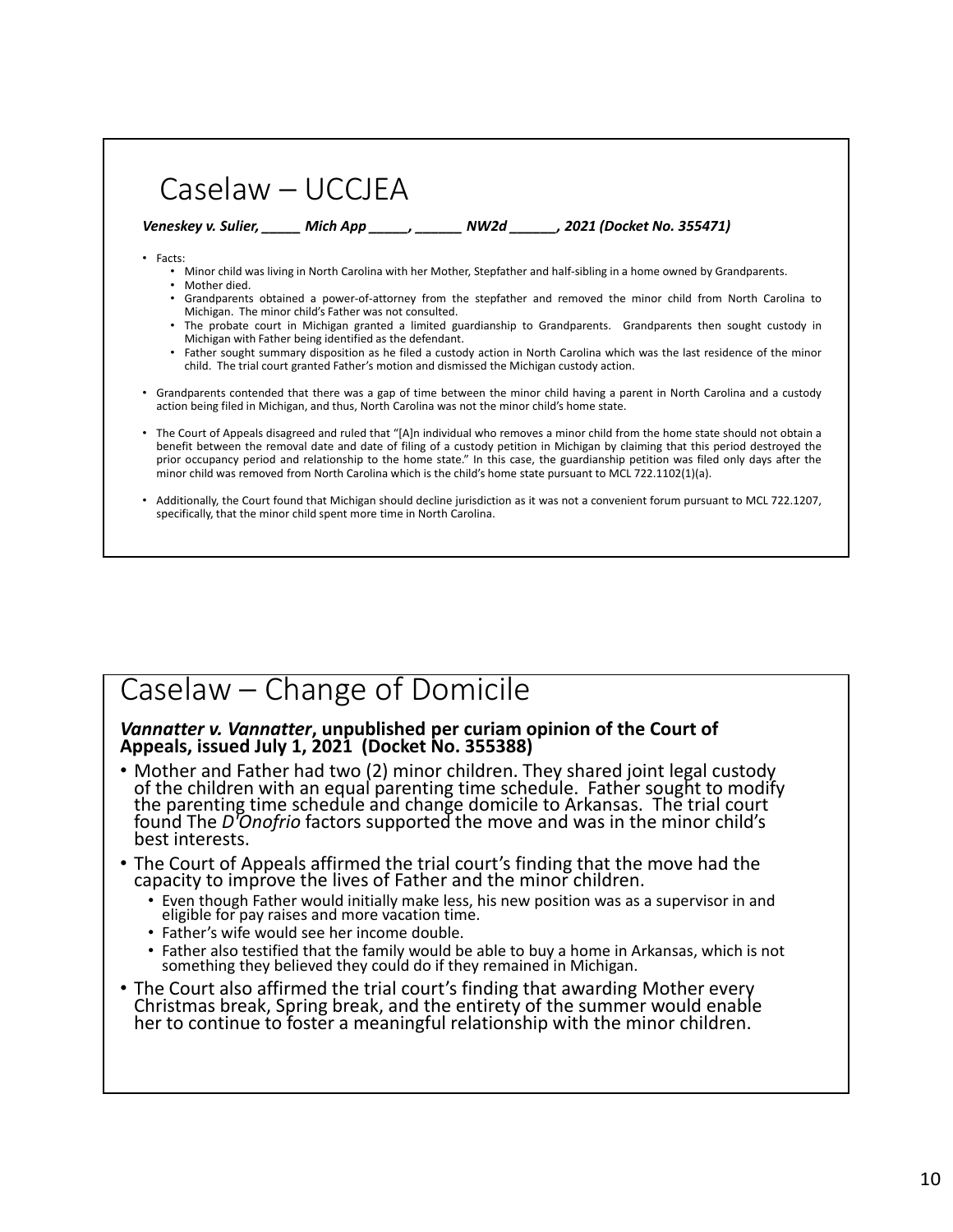# Caselaw – Child Support

*Milne v. Milne***, unpublished per curiam opinion of the Court of Appeals, issued September 23, 2021 (Docket No. 355862)**

• The Court of Appeals reversed the trial court's child support order as the trial court did not properly consider the imputation factors pursuant to MCSF 2.01(G)(2). Specifically, the trial court made general findings that Mother was capable of working a full‐time job without making any findings regarding her actual ability to do so.

### Case Law: Child Support

*Kuebler v. Kuebler***, unpublished per curiam opinion of the Court of Appeals, issued November 18, 2021 (Docket No. 354327, 355934, 356641, 356709)**

- Case facts previously covered
- The trial court retroactively modified the child support obligation pursuant to MCL 552.603(b) finding that Mother did not properly inform the Friend of the Court office of her new employment.
- Mother obtained new employment in January of 2018 and that month did inform the FOC of her new employment but not the new income.
- The trial court concluded that Mother did not commit a fraud on the court by not disclosing her income, and in making that finding, MCL 552.603(b) was inapplicable.
- Even Mother's misrepresentation that there was a no‐contact order between the parties does not rise to the level of a misrepresentation under the statute. The Court ordered that the support be modified to January 2020 when the motion was filed.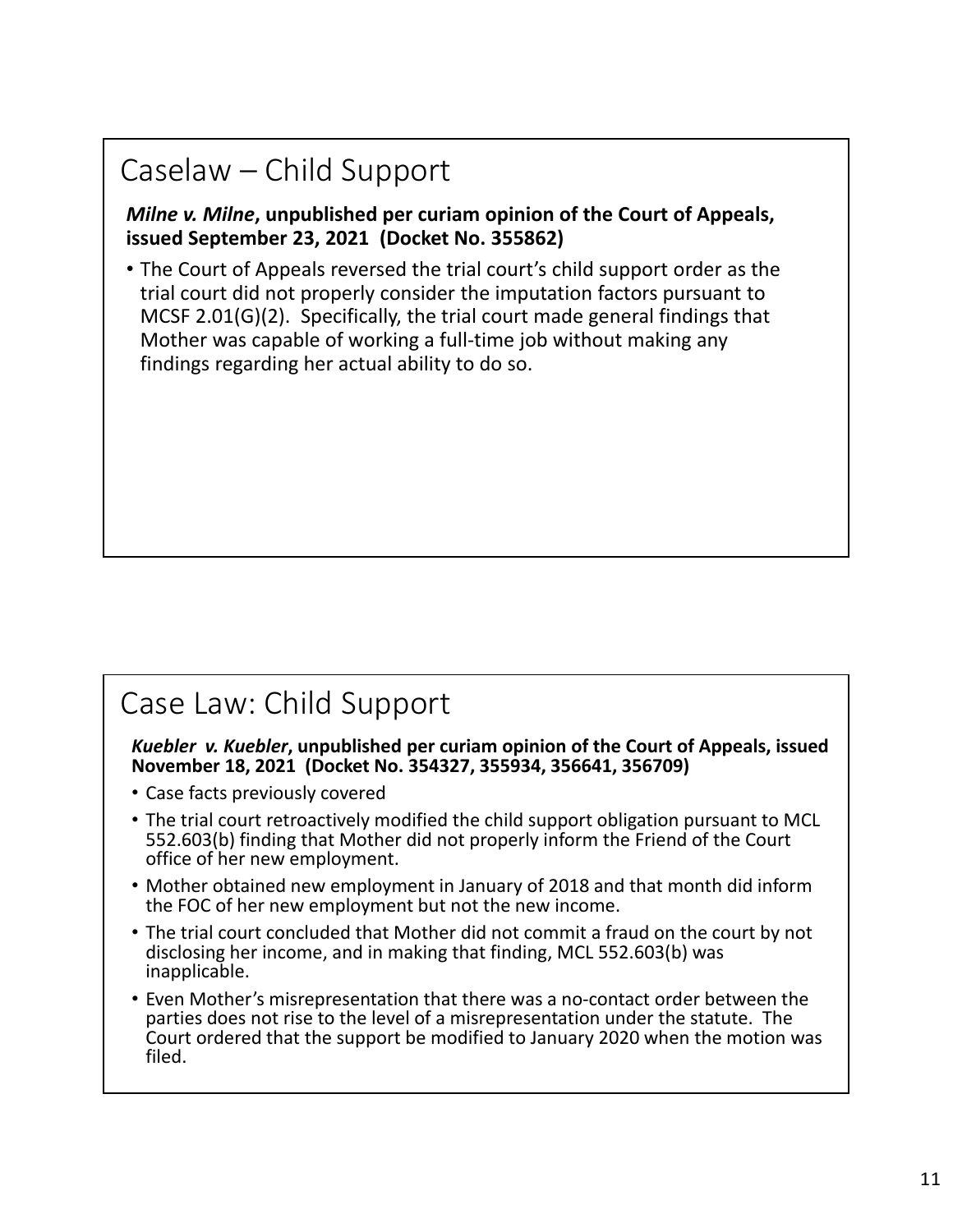#### Caselaw – Spousal Support

#### *Glowacki v. Glowacki***, unpublished per curiam opinion of the Court of Appeals, issued June 10, 2021 (Docket No. 350691)**

• Facts:

- At the time the parties married, Wife worked in the aviation industry and Husband was completing medical school.
- He ultimately opened his own practice with contributions from Wife who also worked in the practice until 2012 when she remained at home to take care of the children from a previous relationship.
- The parties ultimately found themselves with a tax liability to the state and federal government totaling nearly \$2.7 million.
- Wife was initially granted innocent spouse status but that status was later denied for the periods of 2011‐ 2014 and 2016.
- The parties blamed one another during trial for living beyond their means.
- The trial court found that the parties were equally responsible for the tax liability.
- Husband was awarded the medical practice.
- The trial court ordered Husband to pay Wife \$30,000 per month in spousal support for four (4) years and then held that Wife's claim to support would be forever barred.
- The Court of Appeals vacated the portion of the spousal support award that barred any future spousal support after four (4) years as the parties did not negotiate or consent to the spousal support award and modification of spousal support was not barred. .

#### Caselaw – Spousal Support

# *Elliot v. Elliot***, unpublished per curiam opinion of the Court of Appeals, issued July 15, 2021 (Docket No. 353269)**

• Facts:

- Consent Judgment of Divorce provided that Husband would pay Wife \$3,000 per month in spousal support<br>and that Husband's anticipated retirement at age 65 would constitute a change in circumstance to consider a<br>modification.
- 
- Husband retired in 2019 and petitioned to terminate the support obligation.<br>• The trial court did an interim reduction from \$3,000 to \$2,000 per month, and following a two (2) day • The trial court did an interim reduction from \$3,000 to \$2,000 per month, and following a two (2) day evidentiary hearing, reduced the obligation further to \$1,700, and then ultimately \$1,500 per month.
- The Court found that the trial court's error in this case came by applying the legal standard set forth in *Walker v Walker*, 155 Mich App 405; 399 NW2d 541 (1986). That case was established before 1990 and is no longer binding as there is a more recent case on point. Instead, the trial<br>court should have applied *McCallister v McCallister*, 205 Mich App 84, 85;517 NW2d 268<br>(1994). In *McCallister*, the Cou
- The Court also held that parties are unable to "contract away" the equitable powers that are granted to the circuit court. Such agreements would be void as they are contrary to public policy.
	- Parties cannot waive the court's equitable power under MCL 552.23(1) to fully consider "the ability of either party to pay [spousal support]. . ."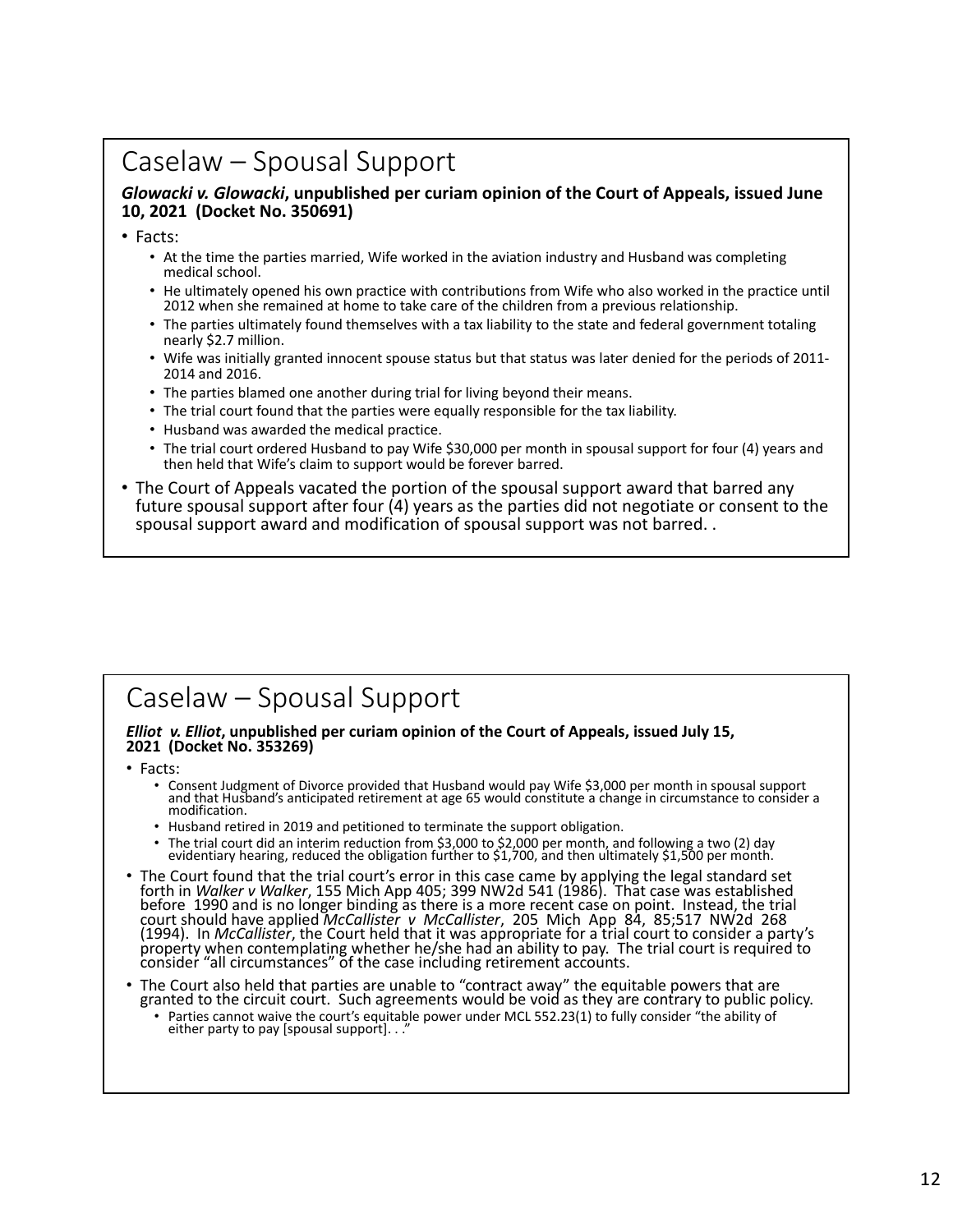#### Caselaw – Spousal Support

# *McGlown v. Hall***, unpublished per curiam opinion of the Court of Appeals, issued August 12, 2021 (Docket No.353885)**

• Facts:

- Wife worked for Chrysler earning \$120,000 per year.
- Husband owned several closely held businesses with gross receipts of \$2.5 million/year.
- Following a 7 day trial, the trial court issued a lengthy opinion. Wife appealed.
- Wife challenged the value of Husband's businesses and income but failed to provide any legal authority in her brief. The Court of Appeals remarked, "[B]ecause this state's courts do not serve as the research assi stants of the litigants before them, Walters, 481 Mich at 388, "[t]his Court<br>will not search for authority to sustain or reject a party's position," Phillips v<br>Deihm, 213 Mich App 389, 401; 541 NW2d 566 (1995).
- Finally, the Court rejected Wife's argument that she was entitled to spousal<br>support and affirmed the trial court's finding that the property awarded to her<br>was "sufficient to ensure the suitable support and maintenance

#### Personal Protection Order

*SP v. BEK***, \_\_\_\_\_ Mich App \_\_\_\_\_, \_\_\_\_\_\_ NW2d \_\_\_\_\_\_, 2021 (Docket No. 353984, 353992)**

- The Court addressed the novel issue of whether a petitioner can issue a PPO on behalf of minor children against a parent whose rights have been terminated.
- Facts:
	- Petitioner (Mother) and Respondent (Father) were divorced when the PPO petitions were filed. Respondent had been charged with five (5) counts of criminal sexual conduct against the minor children. CPS pursued parental termination based upon the allegations. The trial court terminated Father's rights. Respondent was acquitted on the CSC charges.
	- Nearly two (2) years after the parental termination, Petitioner sought a PPO on behalf of the minor children against Respondent alleging that Petitioner was showing up to the minor children's basketball games and making intimidating gestures towards the children. An ex parte PPO was entered.
	- Respondent alleged that the trial court is precluded from issuing a PPO against him pursuant to MCL 600.2950(26)(b) unless both parents have their rights terminated.
- The Court of Appeals rejected this argument and found that the MCL 600.2950(26)(b) applies to a child where the parental rights of either one or both parents have been terminated. Additionally, the Court of Appeals rejected Respondent's arguments that his actions at the minor child's basketball games did not support the issuance of an ex parte PPO. Not only was his behavior at the basketball game driven by a desire to intimidate and threaten the children, the child sexual abuse allegations against Father alone were sufficient to traumatize the children by just his mere presence at the game.

#### MCL 600.2950

(26) A court shall not issue a personal protection order that restrains or enjoins conduct described in subsection (1) if any of the following apply: (a) The respondent is the unemancipated minor child of the petitioner.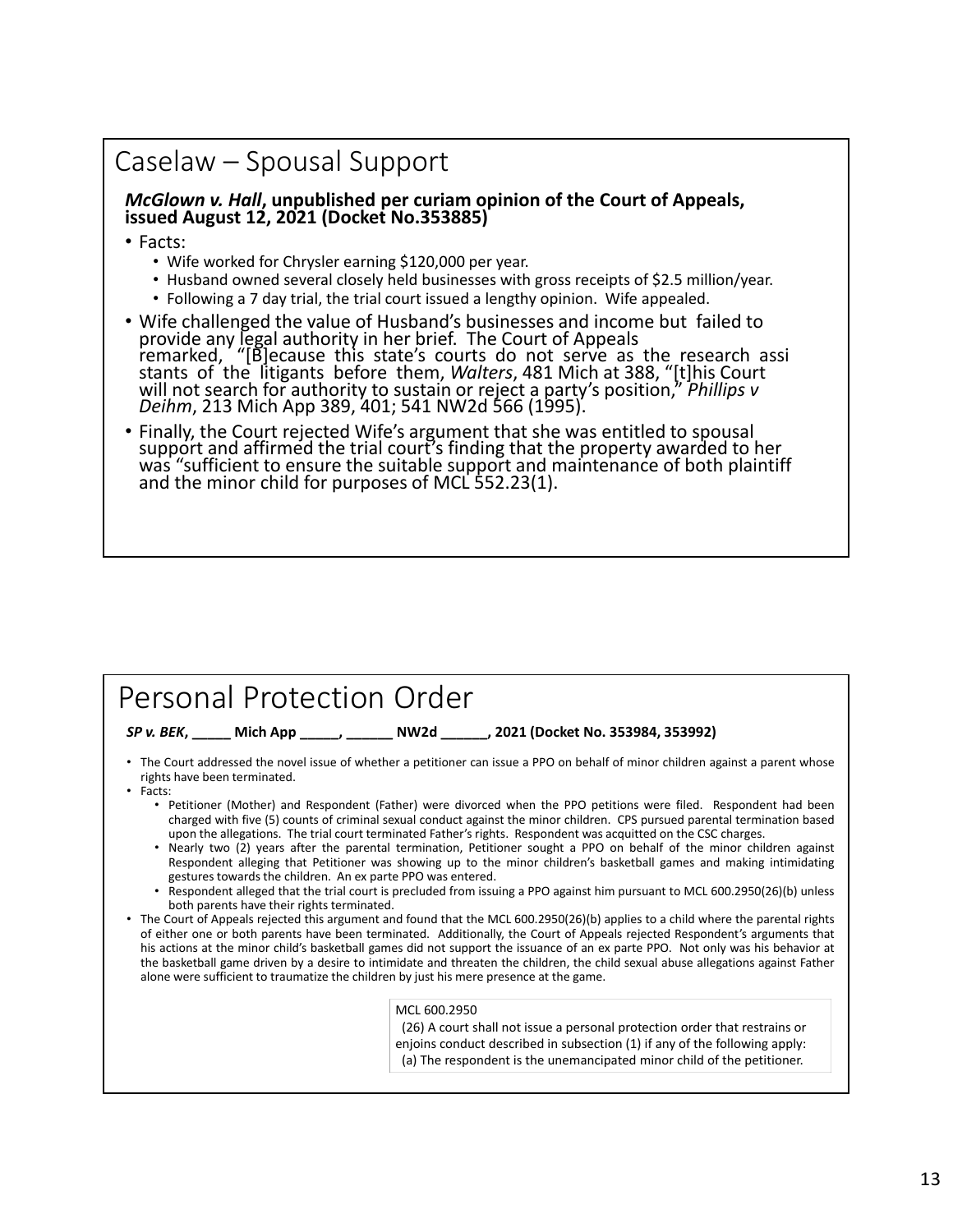# Caselaw – Attorney Fees

#### *Messaros v. Messsaros***, unpublished per curiam opinion of the Court of Appeals, issued November 9, 2021 (Docket No. 356567, 357467)**

#### • Facts:

- Mother appealed the trial court's denial of her request for attorney fees.
- Mother alleged that she earned \$18,000, that Father earned substantially more, and that the case was "financially devastating."
- Mother alleges that MCR 3.206(D) provides that the trial court should have awarded attorney fees because she was unable to bear the expense and Father was.
- The Court of Appeals found that while Father did earn more than Mother, she did not demonstrate that she was *unable* to bear the expense of the litigation.

# Caselaw ‐ Property Distribution

#### *Estate of Judy Zilka v. Robert Zilka***, unpublished per curiam opinion of the Court of Appeals, issued August 12, 2021 (Docket No. 350739)**

• Facts:

- Wife (in this case, represented by her Personal Representative) was diagnosed with ALS.
- Wife filed for divorce which resulted in a bench trial.
- A judgment of divorce was entered with Wife passing away eleven (11) days later.
- The trial court awarded Husband the vacation home and rendered him to take out a loan in the amount of \$163,000 \$125,000 of which was to pay to Wife as well attorney fees and QDRO fees.
- Wife was granted a life estate in the marital home with Husband receiving a remainderman interest (the life estate was valued at \$125,000).
- Wife also received a life estate in the personal property at the marital home with Husband receiving a remainderman interest.
- The trial court also awarded Wife items of personal property including a horse trailer and retirement accounts. Husband was also ordered to assume full liability on all joint debt.
- The initial division was a 70/30 split in favor of Husband. The trial court then ordered a \$100,000 life insurance policy on Judy's name be awarded to her.
- University and the division was not equitable as the life insurance policy was not something Wife could enjoy during her<br>University and the wise cross-appealed arguing that the trial court did not consider his ability to p

• While the trial court made mistakes in the division, the errors were found to be harmless by the Court of Appeals.

- The Court rejected the way in which the trial court divided property to ensure that Wife was taken care of until she passed.
- The trial court also should not have awarded the \$100,000 life insurance policy to Judy as it was essentially an award to her heirs.
- The award of \$100,000 to Wife was also speculative as there was no certainty with when she would pass.
- The Court also rejected the trial court's award of "life estates" to Wife as "questionable." It also contradicts the policy of finality in a divorce proceeding. The trial court also erred but not making any findings nor
- Ultimately, the court did not reverse the trial court, despite the errors, because it reasoned that even if it were to reverse the life insurance award, it would still require awarding Wife's estate \$100,000.